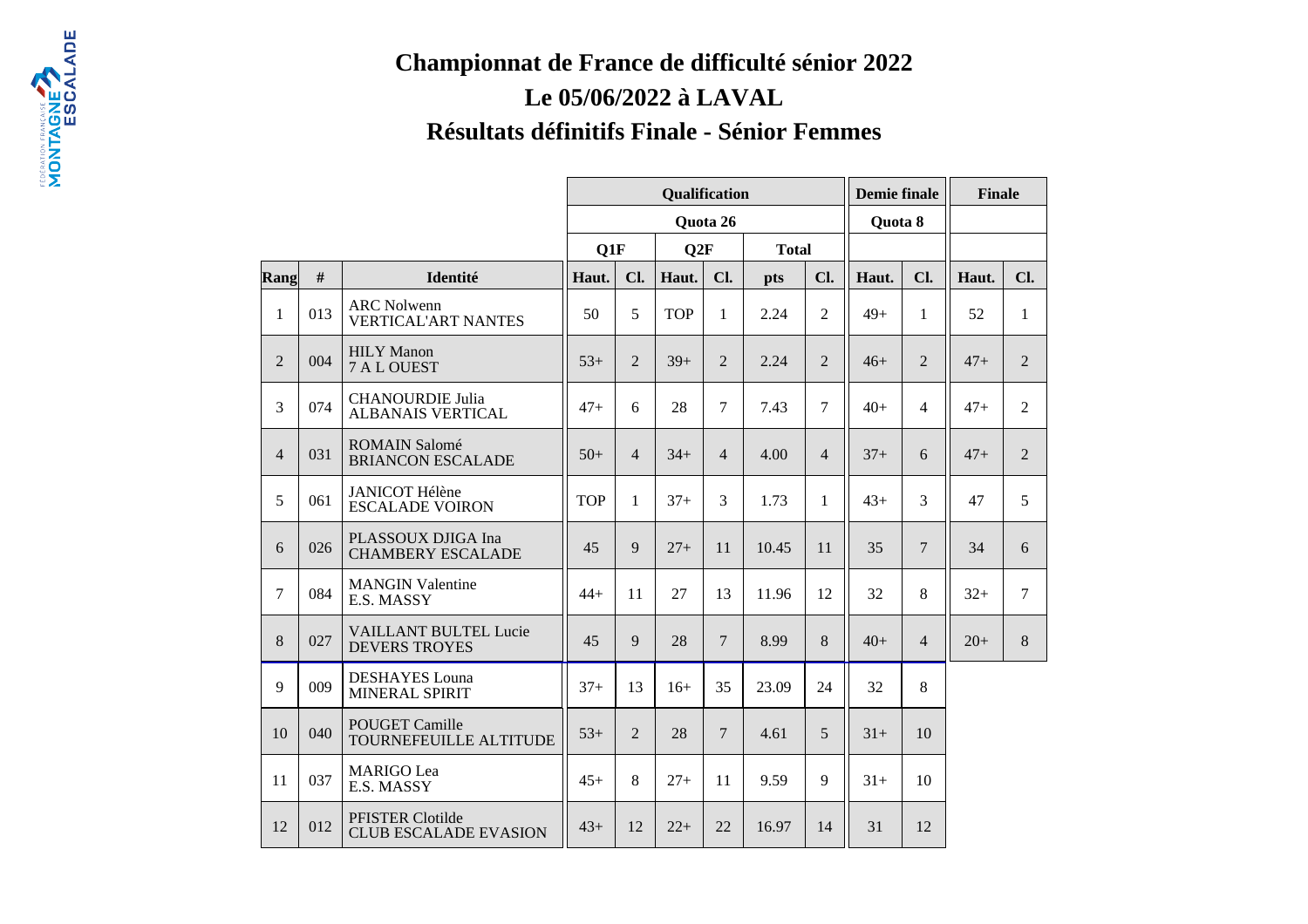| 13 | 030 | <b>ILTIS Kintana</b><br><b>CHAMBERY ESCALADE</b>       | 37    | 15 | $28+$ | 5              | 9.67  | 10 | $30+$ | 13 |
|----|-----|--------------------------------------------------------|-------|----|-------|----------------|-------|----|-------|----|
| 14 | 051 | <b>ABRIAT Lily</b><br>LA DEGAINE ESCALADE ET           | 36    | 20 | 26    | 14             | 16.73 | 13 | $29+$ | 14 |
| 15 | 066 | <b>BEER</b> Alice<br><b>LYON ESCALADE SPORTIVE</b>     | 34    | 25 | 23    | 21             | 22.91 | 23 | $29+$ | 14 |
| 16 | 025 | <b>DUFOUR Lauranne</b><br><b>BRON VERTICAL</b>         | $35+$ | 21 | $25+$ | 15             | 18.67 | 17 | $27+$ | 16 |
| 17 | 068 | <b>BUFFARD Emily</b><br><b>LYON ESCALADE SPORTIVE</b>  | 37    | 15 | 22    | 27             | 21.42 | 20 | $26+$ | 17 |
| 18 | 065 | <b>GODECHOT</b> Jeanne<br>SO SPACE L'ACCLAMEUR         | 37    | 15 | $23+$ | 17             | 17.73 | 15 | $23+$ | 18 |
| 19 | 011 | <b>SINIC Eolia</b><br><b>GEMOZAC ESCALADE ET</b>       | $32+$ | 28 | $25+$ | 15             | 21.74 | 21 | $18+$ | 19 |
| 20 | 001 | ROQUEBERNOU Julie<br><b>TEAMKYOU</b>                   | $35+$ | 21 | $22+$ | 22             | 23.24 | 25 | $18+$ | 19 |
| 21 | 072 | <b>DOUDOU</b> Lisa<br>DRAC VERCORS ESCALADE            | 37    | 15 | $22+$ | 22             | 20.20 | 18 | $16+$ | 21 |
| 22 | 033 | <b>MARIOTAT Alizé</b><br><b>LYON ESCALADE SPORTIVE</b> | $35+$ | 21 | $22+$ | 22             | 23.24 | 25 | 16    | 22 |
| 23 | 057 | <b>GRUYELLE Amélie</b><br><b>CLIMB UP CHAMBÉRY</b>     | $35+$ | 21 | $23+$ | 17             | 20.40 | 19 | $15+$ | 23 |
| 24 | 056 | <b>PUJOL</b> Eva<br>E.S. MASSY                         | 37    | 15 | 21    | 28             | 22.20 | 22 | $15+$ | 23 |
| 25 | 087 | <b>CALLIET Octavie</b><br>MINERAL SPIRIT               | $37+$ | 13 | $22+$ | 22             | 18.00 | 16 | 10    | 25 |
| 26 | 021 | <b>GROSPIRON</b> Lena<br><b>TOURNEFEUILLE ALTITUDE</b> | $47+$ | 6  | $28+$ | 5              | 5.98  | 6  | $0+$  | 26 |
| 27 | 020 | <b>ROUX Camille</b><br><b>LYON ESCALADE SPORTIVE</b>   | $32+$ | 28 | $23+$ | 17             | 23.75 | 27 |       |    |
| 28 | 036 | <b>FOUGERES</b> Loubna<br>DRAC VERCORS ESCALADE        | $14+$ | 67 | 28    | $\overline{7}$ | 24.57 | 28 |       |    |
| 29 | 064 | <b>SAUTIER Lola</b><br>TOURNEFEUILLE ALTITUDE          | 32    | 34 | $23+$ | 17             | 25.45 | 29 |       |    |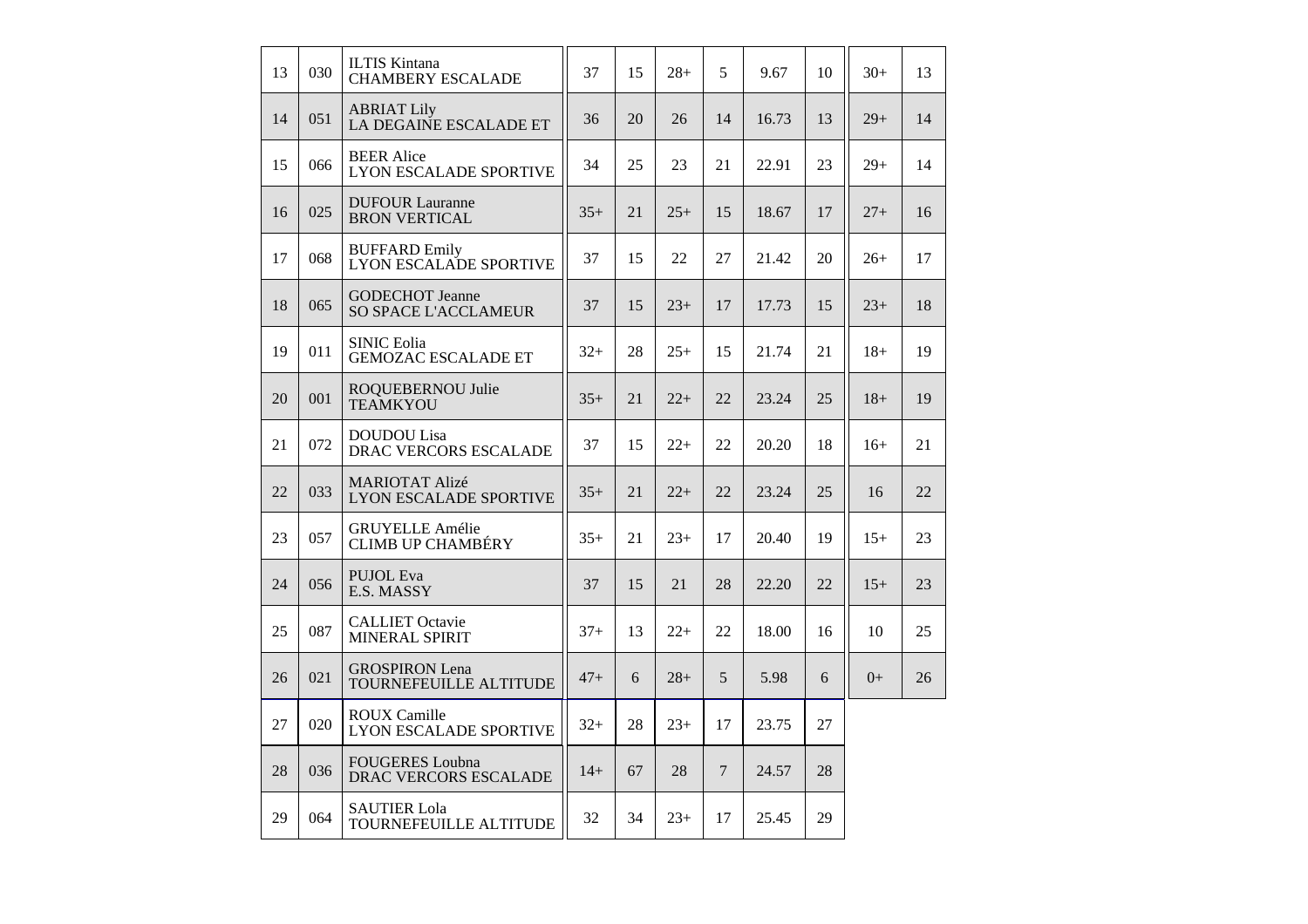| 30 | 0.55 | VANDEWOESTYNE Sabine<br><b>SPID'EURE</b>               | 33    | 26 | 21    | 28 | 27.72 | 30 |
|----|------|--------------------------------------------------------|-------|----|-------|----|-------|----|
| 31 | 024  | <b>CHAKROUN Emi</b><br><b>LYON ESCALADE SPORTIVE</b>   | $32+$ | 28 | 21    | 28 | 29.74 | 31 |
| 32 | 052  | <b>ROUX Valentine</b><br><b>LYON ESCALADE SPORTIVE</b> | $32+$ | 28 | 18    | 31 | 30.75 | 32 |
| 33 | 006  | <b>XERCAVINS Romane</b><br>SAINT PRIEST MONTAGNE       | 33    | 26 | $16+$ | 35 | 32.35 | 33 |
| 34 | 038  | <b>MILTENBERGER Julia</b><br>A.S.C.P.A.                | 32    | 34 | 17    | 34 | 34.50 | 34 |
| 35 | 010  | <b>WILLANO Axelle</b><br><b>CHAMBERY ESCALADE</b>      | $32+$ | 28 | $16+$ | 35 | 34.71 | 35 |
| 36 | 017  | <b>LEBEHOT Chloé</b><br><b>CLUB ALENCONNAIS</b>        | $31+$ | 37 | $16+$ | 35 | 38.23 | 36 |
| 37 | 073  | <b>CHEVALIER Julie</b><br><b>BOU'D'BROUSSE</b>         | 25    | 44 | $17+$ | 32 | 38.45 | 37 |
| 37 | 005  | WAUTHIER Léa<br><b>VERTIGE MONTFERMEIL</b>             | 25    | 44 | $17+$ | 32 | 38.45 | 37 |
| 39 | 032  | MEUDIC Célia<br><b>STADE BORDELAIS</b>                 | 31    | 38 | $16+$ | 35 | 39.00 | 39 |
| 40 | 039  | <b>GACHET Zélie</b><br><b>ESCALAD'INDOOR</b>           | 32    | 34 | 16    | 45 | 39.91 | 40 |
| 41 | 083  | <b>CAMELIN Felicie</b><br><b>READY TO GRIMPE</b>       | $26+$ | 40 | $16+$ | 35 | 40.49 | 41 |
| 41 | 078  | <b>LEVIS Salomé</b><br><b>ROC EVASION ANNECY</b>       | $26+$ | 40 | $16+$ | 35 | 40.49 | 41 |
| 43 | 063  | PELEE DE SAINT MAURICE<br>Louise                       | $32+$ | 28 | $14+$ | 51 | 40.96 | 43 |
| 44 | 018  | PHILIPPON Laurie Lise<br><b>ADHERENCE</b>              | $26+$ | 40 | 16    | 45 | 43.45 | 44 |
| 45 | 034  | <b>JAY</b> Jeanne<br>A.S.C.P.A.                        | $26+$ | 40 | $15+$ | 47 | 44.63 | 45 |
| 46 | 035  | <b>MATHIEU Salome</b><br><b>EQUILIBRE VERTICAL</b>     | 20    | 51 | $16+$ | 35 | 44.88 | 46 |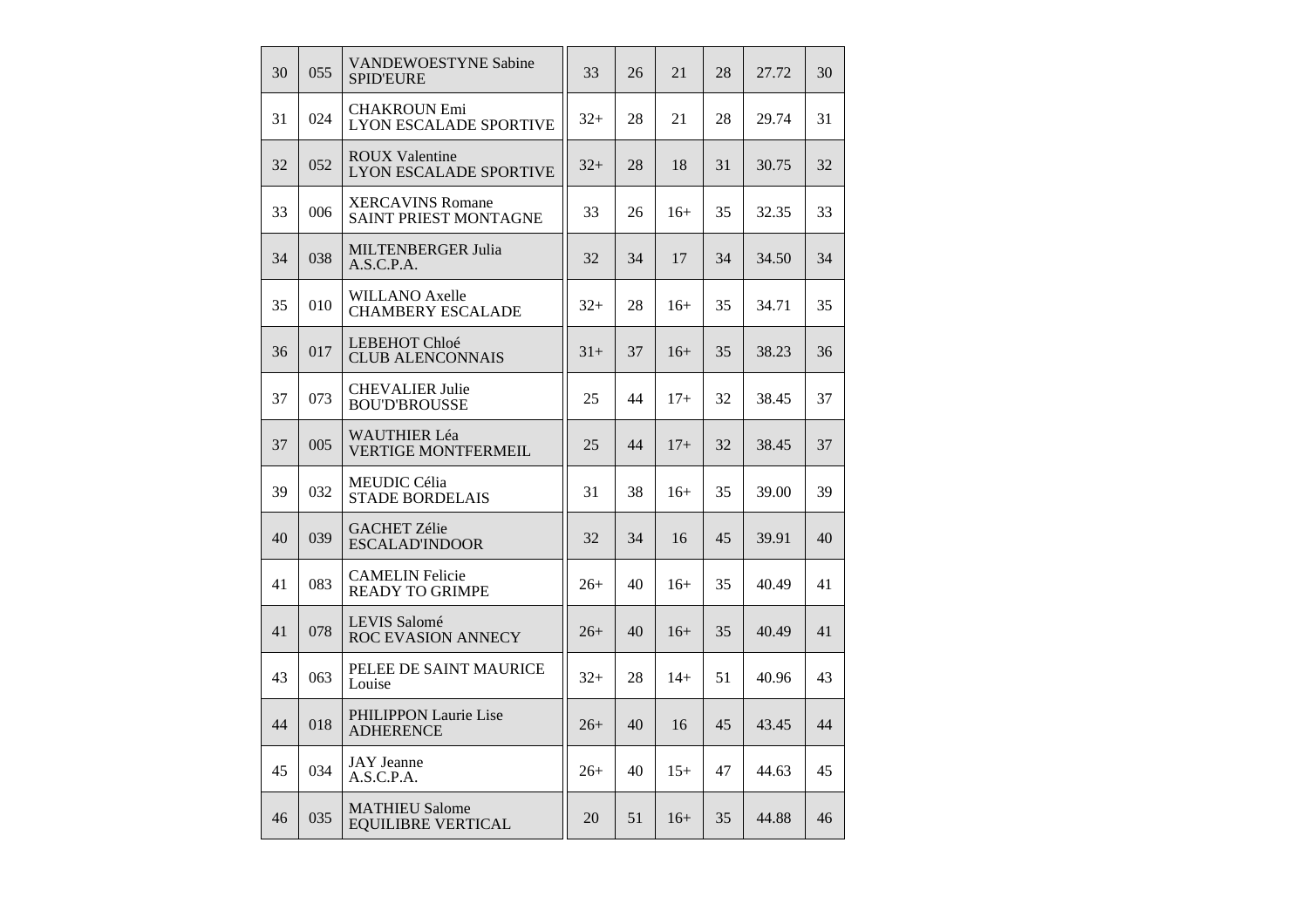| 47 | 059 | <b>HUMBERT Nina</b><br><b>USBY ESCALADE</b>          | 31    | 38 | $14+$ | 51 | 46.02 | 47 |
|----|-----|------------------------------------------------------|-------|----|-------|----|-------|----|
| 48 | 067 | <b>BORé Maelle</b><br>A.E.S.M. CHOLET                | 25    | 44 | $15+$ | 47 | 46.73 | 48 |
| 49 | 077 | <b>THAUVIN Salome</b><br><b>ESCALADE CLUB</b>        | 24    | 48 | 15    | 50 | 49.24 | 49 |
| 50 | 079 | <b>ARCHIDOIT Lydie</b><br><b>VERTICAL'ART NANTES</b> | 18    | 52 | $15+$ | 47 | 50.68 | 50 |
| 51 | 003 | <b>CHEVALIER Camille</b><br><b>ENTRE-TEMPS</b>       | 25    | 44 | 14    | 60 | 52.68 | 51 |
| 52 | 016 | <b>KNERR Sarah</b><br><b>LES VOIES SALEES</b>        | $14+$ | 67 | $16+$ | 35 | 52.96 | 52 |
| 52 | 007 | <b>MORAIS</b> Cassandra<br><b>7A BAPAUME</b>         | $14+$ | 67 | $16+$ | 35 | 52.96 | 52 |
| 54 | 023 | <b>BAJU</b> Manon<br>TOURNEFEUILLE ALTITUDE          | 18    | 52 | $14+$ | 51 | 54.24 | 54 |
| 54 | 080 | <b>ROEGIERS</b> Charlotte<br><b>SAC A POF</b>        | 18    | 52 | $14+$ | 51 | 54.24 | 54 |
| 54 | 085 | SAUZET Angèle<br>TOURNEFEUILLE ALTITUDE              | 18    | 52 | $14+$ | 51 | 54.24 | 54 |
| 57 | 070 | <b>FEUILLET</b> Océane<br><b>AMICALE LAIQUE</b>      | 24    | 48 | 14    | 60 | 54.39 | 57 |
| 58 | 075 | <b>BEHRA Florine</b><br><b>ESCAPADE</b>              | $22+$ | 50 | $8+$  | 67 | 58.95 | 58 |
| 59 | 014 | <b>BACOT</b> Marjolaine<br><b>GRIMP'FORTH</b>        | 15    | 66 | $14+$ | 51 | 60.25 | 59 |
| 60 | 062 | <b>MOULIN</b> Laurette<br><b>CAF PAYS DE FLERS</b>   | $16+$ | 57 | 14    | 60 | 60.50 | 60 |
| 61 | 029 | <b>LE SAUX Chloe</b><br><b>ROC'H N BLOC</b>          | $16+$ | 57 | 10    | 64 | 61.97 | 61 |
| 62 | 058 | <b>VABOIS Julie</b><br><b>GRIMP'FORTH</b>            | 17    | 56 | $8+$  | 67 | 62.39 | 62 |
| 63 | 028 | <b>ALLAYAUD Fanny</b><br><b>BLOCK'OUT LISSES</b>     | $16+$ | 57 | $9+$  | 65 | 62.45 | 63 |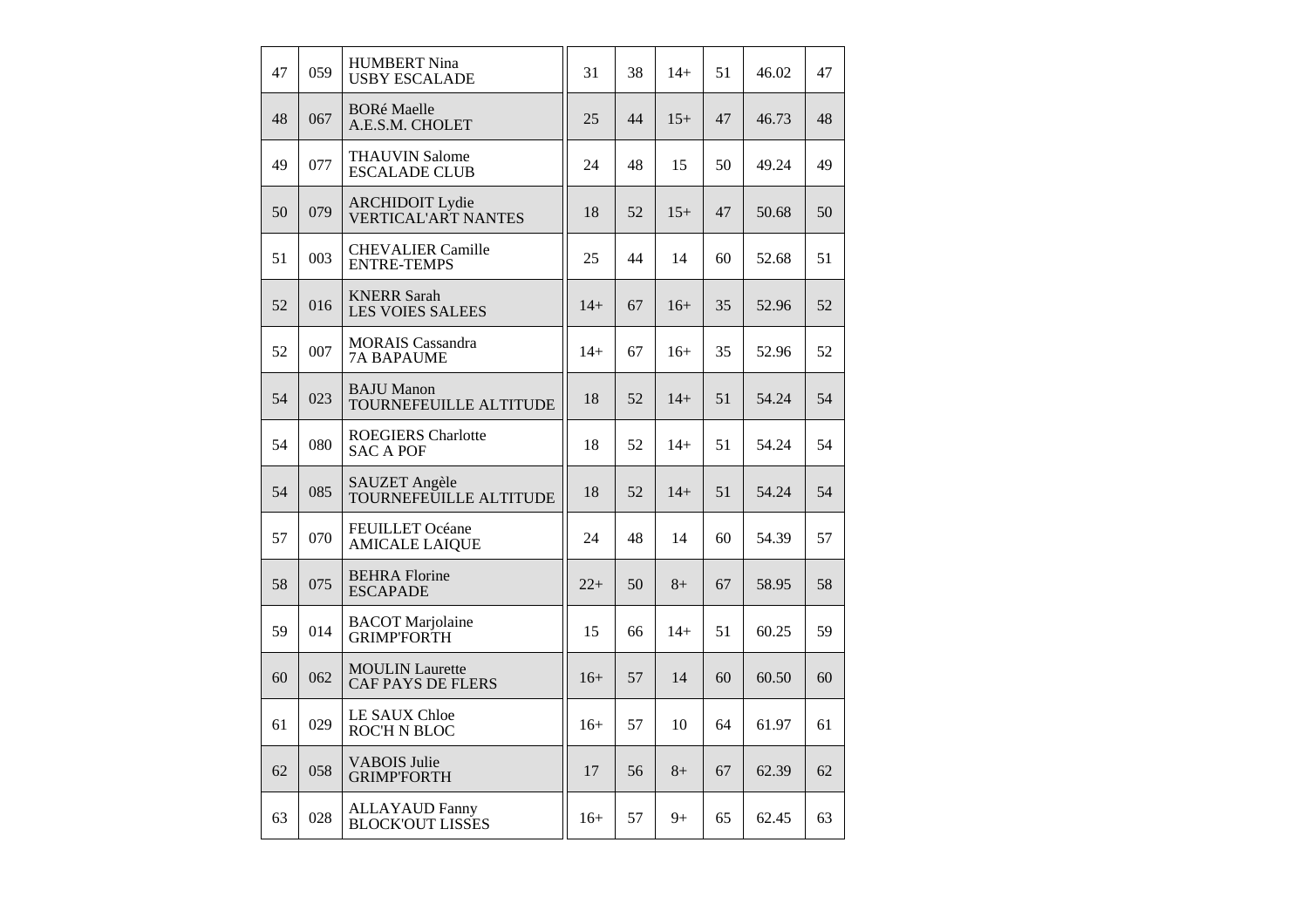| 64 | 041 | <b>DREVIN Clara</b><br><b>SMUS ESCALADE</b>          | $14+$ | 67 | $14+$ | 51 | 62.49 | 64 |
|----|-----|------------------------------------------------------|-------|----|-------|----|-------|----|
| 64 | 081 | <b>GERARD</b> Victoria<br><b>LACROIX ESCALADE</b>    | $14+$ | 67 | $14+$ | 51 | 62.49 | 64 |
| 64 | 053 | <b>STALIN</b> Laurene<br><b>CEPE</b> Escalade        | $14+$ | 67 | $14+$ | 51 | 62.49 | 64 |
| 67 | 060 | <b>CALOT Lilou</b><br><b>ENTENTE SPORTIVE</b>        | 16    | 64 | $10+$ | 63 | 63.75 | 67 |
| 68 | 008 | <b>CANO</b> Maite<br><b>LE 8 ASSURE</b>              | $16+$ | 57 | $8+$  | 67 | 64.58 | 68 |
| 68 | 050 | <b>ISNARD RICHER Marine</b><br>TOURAINE ESCALADE+    | $16+$ | 57 | $8+$  | 67 | 64.58 | 68 |
| 68 | 069 | <b>MATHUBERT Roxane</b><br><b>ALTI'ROC</b>           | $16+$ | 57 | $8+$  | 67 | 64.58 | 68 |
| 71 | 071 | <b>FAVAREL Marine</b><br><b>BRIVE ESCALADE CLUB</b>  | $16+$ | 57 | 8     | 73 | 67.53 | 71 |
| 72 | 019 | <b>MAREST</b> Aurelie<br><b>C.A.F. CHALONS EN</b>    | $14+$ | 67 | 9     | 66 | 68.45 | 72 |
| 73 | 089 | <b>CAUDRON Julia</b><br>V.U.C. ESCALADE -            | 16    | 64 | 8     | 73 | 70.01 | 73 |
| 74 | 088 | <b>JANOT DUPAS Valere</b><br><b>ENTENTE SPORTIVE</b> | 14    | 76 | $8+$  | 67 | 73.15 | 74 |
| 75 | 002 | FADDA Amelie<br><b>IMAGINE</b>                       | $14+$ | 67 | 8     | 73 | 73.46 | 75 |
| 75 | 082 | <b>GERARDIN Alice</b><br><b>SMUS ESCALADE</b>        | $14+$ | 67 | 8     | 73 | 73.46 | 75 |
| 77 | 015 | PAVEC Maëlle<br><b>ATOUTPRISES</b>                   | 14    | 76 | 8     | 73 | 76.50 | 77 |
| 77 | 076 | <b>PAYET Mathilde</b><br><b>ESCALADZ</b>             | 14    | 76 | 8     | 73 | 76.50 | 77 |
| 79 | 054 | <b>BOURGET Margot</b><br>Licence HORS CLUB           | $10+$ | 79 | 8     | 73 | 77.49 | 79 |

**Président de jury : VINAMBRES José**

**Affichage à**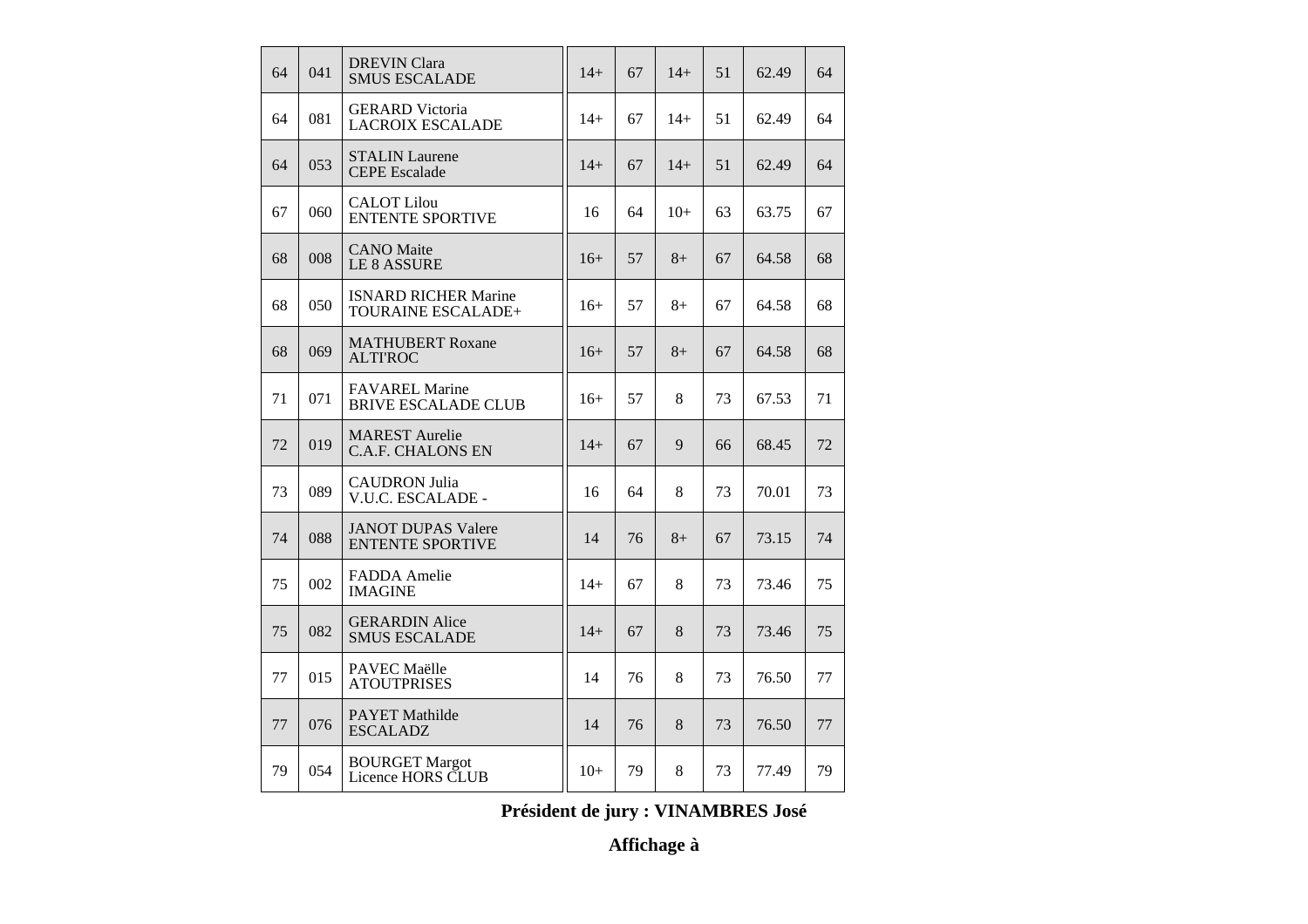## **Championnat de France de difficulté sénior 2022Le 05/06/2022 à LAVALRésultats définitifs Finale - Sénior Hommes**

|                |     |                                                       |            |              | Qualification |                |              |                | <b>Demie finale</b> |                | <b>Finale</b> |                |
|----------------|-----|-------------------------------------------------------|------------|--------------|---------------|----------------|--------------|----------------|---------------------|----------------|---------------|----------------|
|                |     |                                                       |            |              |               | Quota 26       |              |                | Quota 8             |                |               |                |
|                |     |                                                       | QIH        |              | Q2H           |                | <b>Total</b> |                |                     |                |               |                |
| Rang           | #   | Identité                                              | Haut.      | Cl.          | Haut.         | Cl.            | <b>pts</b>   | Cl.            | Haut.               | Cl.            | Haut.         | Cl.            |
| 1              | 174 | <b>GEFFROY Romaric</b><br><b>CHAMBERY ESCALADE</b>    | <b>TOP</b> | 1            | $48+$         | $\overline{2}$ | 4.97         | $\overline{2}$ | $34+$               | $\overline{2}$ | $47+$         | $\mathbf{1}$   |
| $\overline{2}$ | 165 | PARMENTIER Hugo<br><b>LE 8 ASSURE</b>                 | <b>TOP</b> | $\mathbf{1}$ | $48+$         | $\overline{2}$ | 4.97         | $\overline{2}$ | $31+$               | 8              | $46+$         | $\overline{2}$ |
| 3              | 116 | <b>DUFROS Lucas</b><br><b>LYON ESCALADE SPORTIVE</b>  | <b>TOP</b> | $\mathbf{1}$ | <b>TOP</b>    | $\mathbf{1}$   | 2.12         | $\mathbf{1}$   | $34+$               | $\overline{2}$ | $44 +$        | $\overline{3}$ |
| $\overline{4}$ | 130 | <b>DUVAL</b> Arsene<br><b>CHAMBERY ESCALADE</b>       | <b>TOP</b> | $\mathbf{1}$ | $48+$         | $\overline{2}$ | 4.97         | $\overline{2}$ | $33+$               | $\overline{4}$ | $44+$         | $\overline{3}$ |
| 5              | 190 | <b>BONDER Jérémy</b><br><b>CAHORS ESCALADE</b>        | <b>TOP</b> | 1            | $48+$         | $\overline{2}$ | 4.97         | $\overline{2}$ | $35+$               | $\mathbf{1}$   | 44            | 5              |
| 6              | 168 | <b>LEMAIRE</b> Adrien<br>E.S. MASSY                   | 39         | 18           | 37            | 29             | 23.04        | 22             | $32+$               | 6              | $42+$         | 6              |
| $\tau$         | 131 | <b>FOURBET Diego</b><br>FOURNEL ARGENTIERE            | $43+$      | 11           | $48+$         | $\overline{2}$ | 7.78         | $\mathbf Q$    | 33                  | 5              | $38+$         | $\overline{7}$ |
| 8              | 182 | <b>DUVAL Alistair</b><br><b>CHAMBERY ESCALADE</b>     | $41+$      | 14           | 37            | 29             | 20.32        | 20             | $32+$               | 6              | 38            | 8              |
| 9              | 172 | <b>MARCHALAND Jules</b><br>CAGNESESCALADE             | 42         | 13           | 39            | 21             | 16.52        | 16             | $31+$               | 8              |               |                |
| 10             | 192 | <b>LE CERF Pierre</b><br><b>UNION SPORTIVE CAGNES</b> | 36         | 27           | $42+$         | 15             | 20.12        | 19             | 31                  | 10             |               |                |
| 11             | 194 | <b>BALLET</b> Thomas<br><b>CLIMB UP LYON GERLAND</b>  | <b>TOP</b> | $\mathbf{1}$ | $48+$         | $\overline{2}$ | 4.97         | $\overline{2}$ | $26+$               | 11             |               |                |
| 12             | 129 | <b>GAUTIER Yannis</b><br><b>BRIANCON ESCALADE</b>     | 43         | 12           | 45            | 10             | 10.95        | 11             | $26+$               | 11             |               |                |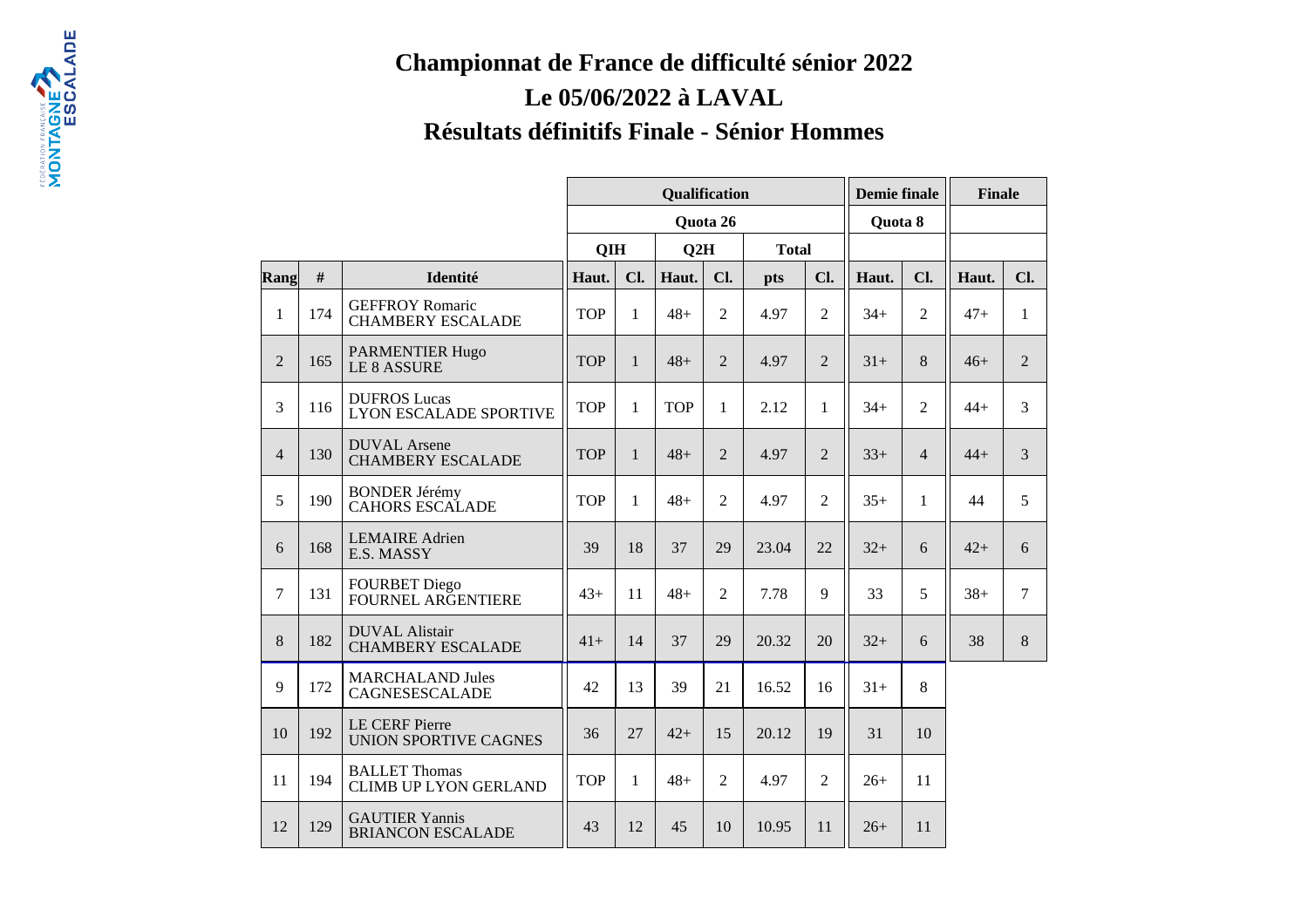| 13 | 113 | <b>FOURTEAU Joshua</b><br><b>UNION SAINT BRUNO</b>  | $45+$      | 9            | 43    | 13             | 11.02 | 12             | $25+$ | 13 |
|----|-----|-----------------------------------------------------|------------|--------------|-------|----------------|-------|----------------|-------|----|
| 14 | 102 | <b>MIQUEL Mathieu</b><br>LES LEZARDS VAGABONDS      | 35         | 30           | $43+$ | 12             | 19.13 | 17             | $24+$ | 14 |
| 15 | 139 | <b>ROUX Matias</b><br>LYON ESCALADE SPORTIVE        | $39+$      | 16           | $40+$ | 16             | 16.50 | 15             | $23+$ | 15 |
| 16 | 142 | RAVANELLO Théo<br><b>ESCALADE VOIRON</b>            | $39+$      | 16           | 43    | 13             | 14.92 | 13             | $21+$ | 16 |
| 17 | 162 | <b>AVEZOU Leo</b><br>E.S. MASSY                     | 44         | 10           | $44+$ | 11             | 10.49 | 10             | 20    | 17 |
| 18 | 159 | <b>MAROBIN Matteo</b><br>TOURNEFEUILLE ALTITUDE     | $35+$      | 28           | $38+$ | 22             | 25.32 | 25             | 20    | 17 |
| 19 | 135 | <b>GUILLERMIN Victor</b><br>LE HAVRE ESCALADE       | <b>TOP</b> | $\mathbf{1}$ | $48+$ | 2              | 4.97  | $\overline{2}$ | $19+$ | 19 |
| 19 | 169 | <b>MONCHOIS Nao</b><br><b>ENTRE-TEMPS</b>           | <b>TOP</b> | $\mathbf{1}$ | $48+$ | $\overline{2}$ | 4.97  | $\overline{2}$ | $19+$ | 19 |
| 21 | 170 | <b>SOULE Matteo</b><br><b>BLOCK'OUT TOULOUSE</b>    | 40         | 15           | $40+$ | 16             | 15.73 | 14             | $19+$ | 19 |
| 22 | 187 | <b>GRENIER Mael</b><br><b>CLUB VERTIGE</b>          | $38+$      | 19           | $39+$ | 19             | 19.25 | 18             | $19+$ | 19 |
| 23 | 189 | <b>MOUTAULT Noe</b><br>TOURNEFEUILLE ALTITUDE       | $36+$      | 23           | 38    | 24             | 24.50 | 24             | $19+$ | 19 |
| 24 | 185 | FAVOT Léo<br>TEAM BLOCK'OUT                         | $36+$      | 23           | $39+$ | 19             | 21.86 | 21             | 19    | 24 |
| 25 | 101 | <b>AUBERT MASMOUDI Younes</b><br>ROC EVASION ANNECY | $36+$      | 23           | $38+$ | 22             | 23.48 | 23             | 19    | 24 |
| 26 | 136 | <b>LE BRIS Arthur</b><br>E.S. MASSY                 | $37+$      | 20           | 29    | 35             | 27.30 | 26             | 18    | 26 |
| 27 | 124 | <b>CHABRIER Killian</b><br>E.S. MASSY               | $35+$      | 28           | $37+$ | 26             | 27.74 | 27             |       |    |
| 28 | 171 | <b>FOREST Antonin</b><br>ROC EVASION ANNECY         | $36+$      | 23           | 32    | 33             | 28.43 | 28             |       |    |
| 29 | 191 | <b>ABRIAT</b> Etienne<br>LA DEGAINE ESCALADE ET     | 35         | 30           | $37+$ | 26             | 28.70 | 29             |       |    |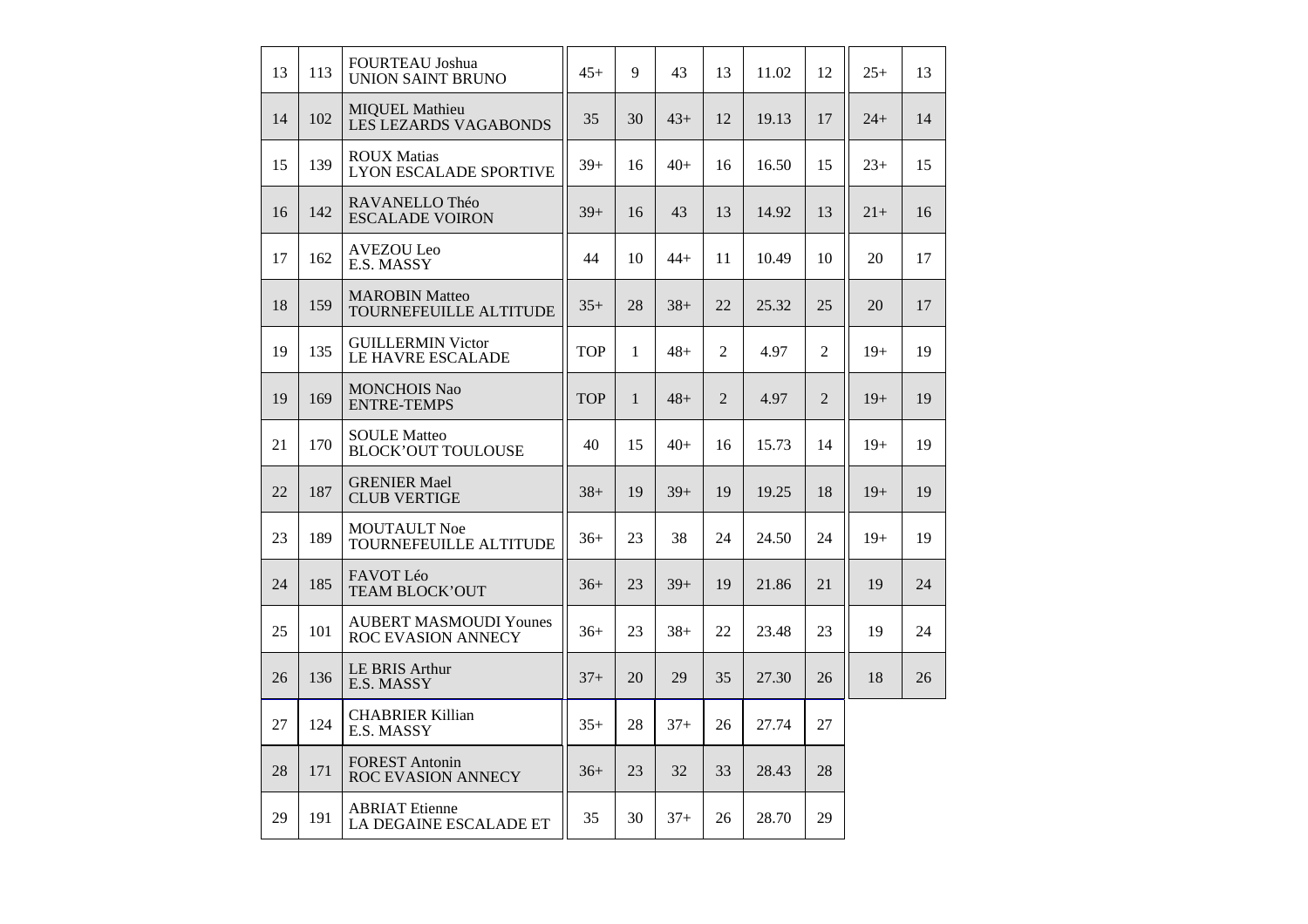| 30 | 175 | <b>CHERIF Iliann</b><br>E.S. MASSY                    | $37+$ | 20 | $27+$ | 38 | 28.98 | 30 |
|----|-----|-------------------------------------------------------|-------|----|-------|----|-------|----|
| 30 | 153 | CHIBA Léo<br>E.S. MASSY                               | $37+$ | 20 | $27+$ | 38 | 28.98 | 30 |
| 32 | 151 | <b>LEROY Lubin</b><br><b>CLUB VERTIGE</b>             | $31+$ | 34 | $37+$ | 26 | 31.18 | 32 |
| 33 | 119 | <b>SHANKLAND Pierre</b><br>E.S. MASSY                 | $33+$ | 32 | $28+$ | 37 | 34.41 | 33 |
| 34 | 123 | <b>MARTINI Kito</b><br>TOURNEFEUILLE ALTITUDE         | $21+$ | 47 | 38    | 24 | 35.17 | 34 |
| 35 | 173 | <b>PESON Erwan</b><br><b>ASPTT NANTES</b>             | $31+$ | 34 | $27+$ | 38 | 37.95 | 35 |
| 35 | 163 | <b>ROLANDEZ Mathis</b><br><b>CAF LA ROCHE</b>         | $31+$ | 34 | $27+$ | 38 | 37.95 | 35 |
| 37 | 110 | <b>FREY Nils</b><br><b>ESCALADE VOIRON</b>            | $17+$ | 76 | 40    | 18 | 38.18 | 37 |
| 38 | 158 | <b>DUFAYET</b> Gabriel<br>E.S. MASSY                  | $21+$ | 47 | $36+$ | 31 | 39.57 | 38 |
| 39 | 166 | <b>VALFREDINI Antonin</b><br><b>TEAM VERTICAL'ART</b> | $31+$ | 34 | 27    | 43 | 39.80 | 39 |
| 40 | 161 | <b>IMBERTIE Théo</b><br><b>MODJO ESCALADE</b>         | 33    | 33 | 25    | 51 | 41.22 | 40 |
| 41 | 156 | <b>SAGER Lukas</b><br>MINERAL SPIRIT                  | $23+$ | 44 | $27+$ | 38 | 42.19 | 41 |
| 42 | 181 | <b>BERNAUD Mathieu</b><br>ASSO. DES SPORTS DE         | $31+$ | 34 | $25+$ | 49 | 42.21 | 42 |
| 43 | 145 | <b>COLLARD</b> Thibaut<br><b>BRIANCON ESCALADE</b>    | $21+$ | 47 | 29    | 35 | 42.34 | 43 |
| 44 | 184 | <b>FECHOZ</b> Louis<br><b>AUSTRAL ROC</b>             | $30+$ | 39 | $26+$ | 46 | 42.86 | 44 |
| 45 | 157 | ROIC Benjamin<br><b>GRIMP'ANTE FALAISIENNE</b>        | $29+$ | 41 | $26+$ | 46 | 43.66 | 45 |
| 46 | 179 | <b>REBOLLO</b> Arthur<br>E.S. MASSY                   | $18+$ | 56 | 30    | 34 | 46.10 | 46 |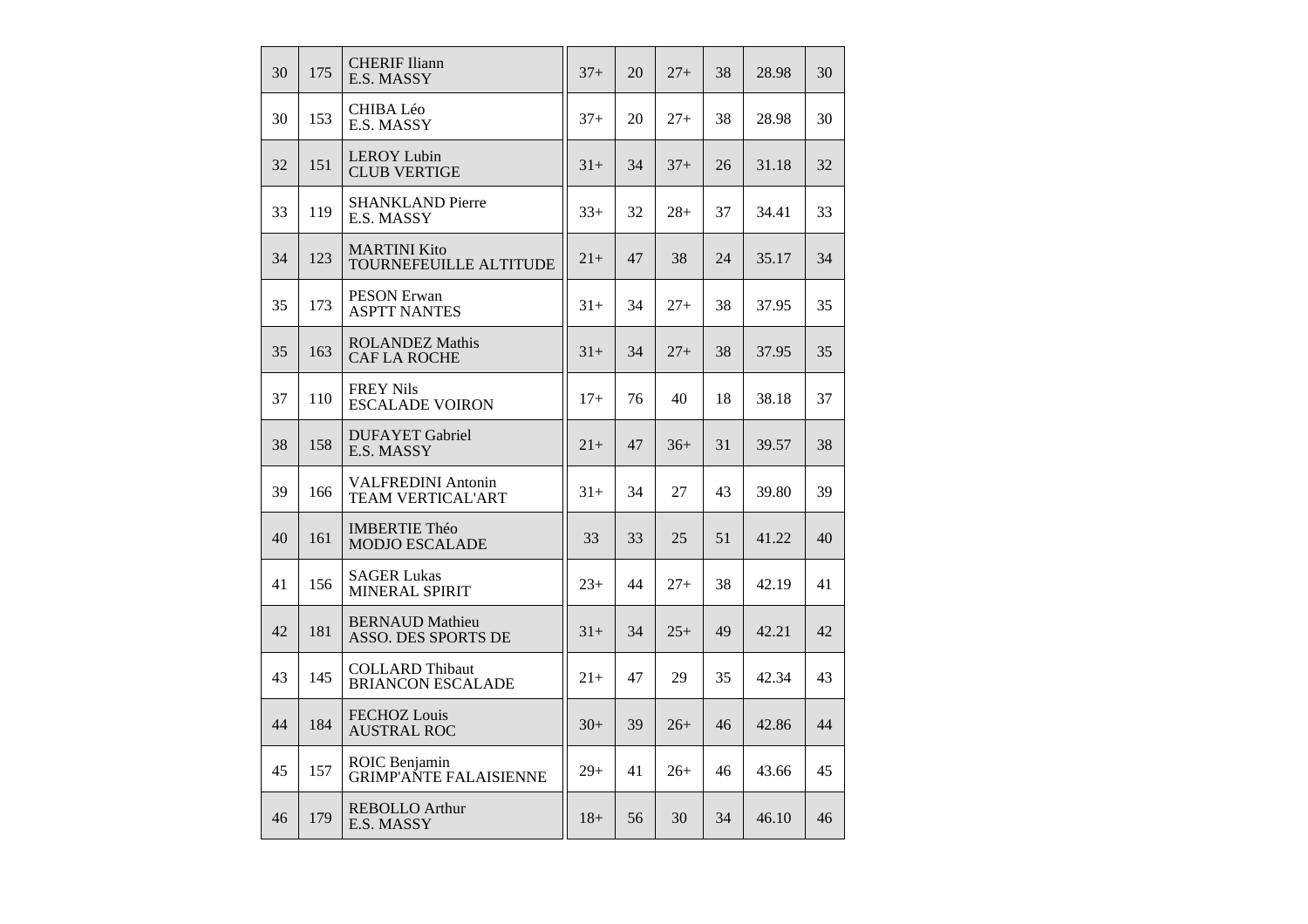| 47 | 122 | <b>KEODARA</b> Antoine<br>E.S. MASSY                     | $27+$  | 43 | $25+$ | 49 | 46.14 | 47 |
|----|-----|----------------------------------------------------------|--------|----|-------|----|-------|----|
| 48 | 128 | <b>BOCKET</b> Damien<br><b>VERTIGE MONTFERMEIL</b>       | 29     | 42 | 25    | 51 | 46.51 | 48 |
| 49 | 180 | <b>PIERRON</b> Thibaut<br><b>ISATIX</b>                  | $22+$  | 46 | 26    | 48 | 46.99 | 49 |
| 50 | 176 | <b>CHARMASSON Theo</b><br>E.S. MASSY                     | $21+$  | 47 | 27    | 43 | 47.14 | 50 |
| 51 | 188 | <b>MONET</b> Morgan<br>DRAC VERCORS ESCALADE             | $17+$  | 76 | $35+$ | 32 | 50.91 | 51 |
| 52 | 152 | <b>DERRIEN Marco</b><br><b>VERTICAL ART LE MANS</b>      | $18+$  | 56 | 27    | 43 | 52.44 | 52 |
| 53 | 186 | <b>ZAMORSKI Stanislas</b><br>V.U.C. ESCALADE -           | $21+$  | 47 | 23    | 56 | 53.65 | 53 |
| 54 | 133 | <b>CHEMELLE Colin</b><br><b>CLUB VERTIGE</b>             | $23+$  | 44 | 22    | 68 | 55.21 | 54 |
| 55 | 132 | <b>BERNIER Mael</b><br>E.S. MASSY                        | $21+$  | 47 | $22+$ | 59 | 56.40 | 55 |
| 56 | 154 | <b>CAUDE</b> David<br><b>CLIMB UP CHAMBÉRY</b>           | $18+$  | 56 | $23+$ | 54 | 58.36 | 56 |
| 57 | 143 | <b>BEGUINET Florent</b><br><b>GENERATION ROC</b>         | $30+$  | 39 | $15+$ | 86 | 58.62 | 57 |
| 58 | 193 | <b>FERGEAU Julien</b><br>A.P.E.M.                        | $21+$  | 47 | $20+$ | 75 | 61.95 | 58 |
| 59 | 164 | <b>ALEMANY Valentin</b><br><b>GDO - QUIMPER ESCALADE</b> | $18+$  | 56 | $22+$ | 59 | 62.75 | 59 |
| 59 | 103 | <b>GARCIA Romain</b><br><b>CAF LA ROCHE</b>              | $18+$  | 56 | $22+$ | 59 | 62.75 | 59 |
| 59 | 126 | <b>MULLER Matthieu</b><br><b>ROC EN STOCK</b>            | $18 +$ | 56 | $22+$ | 59 | 62.75 | 59 |
| 59 | 160 | <b>SOULE Pierre</b><br><b>BLOCK'OUT TOULOUSE</b>         | $18+$  | 56 | $22+$ | 59 | 62.75 | 59 |
| 63 | 137 | DE CORDOVA Jérémy<br><b>IMAGINE</b>                      | 18     | 70 | $23+$ | 54 | 62.86 | 63 |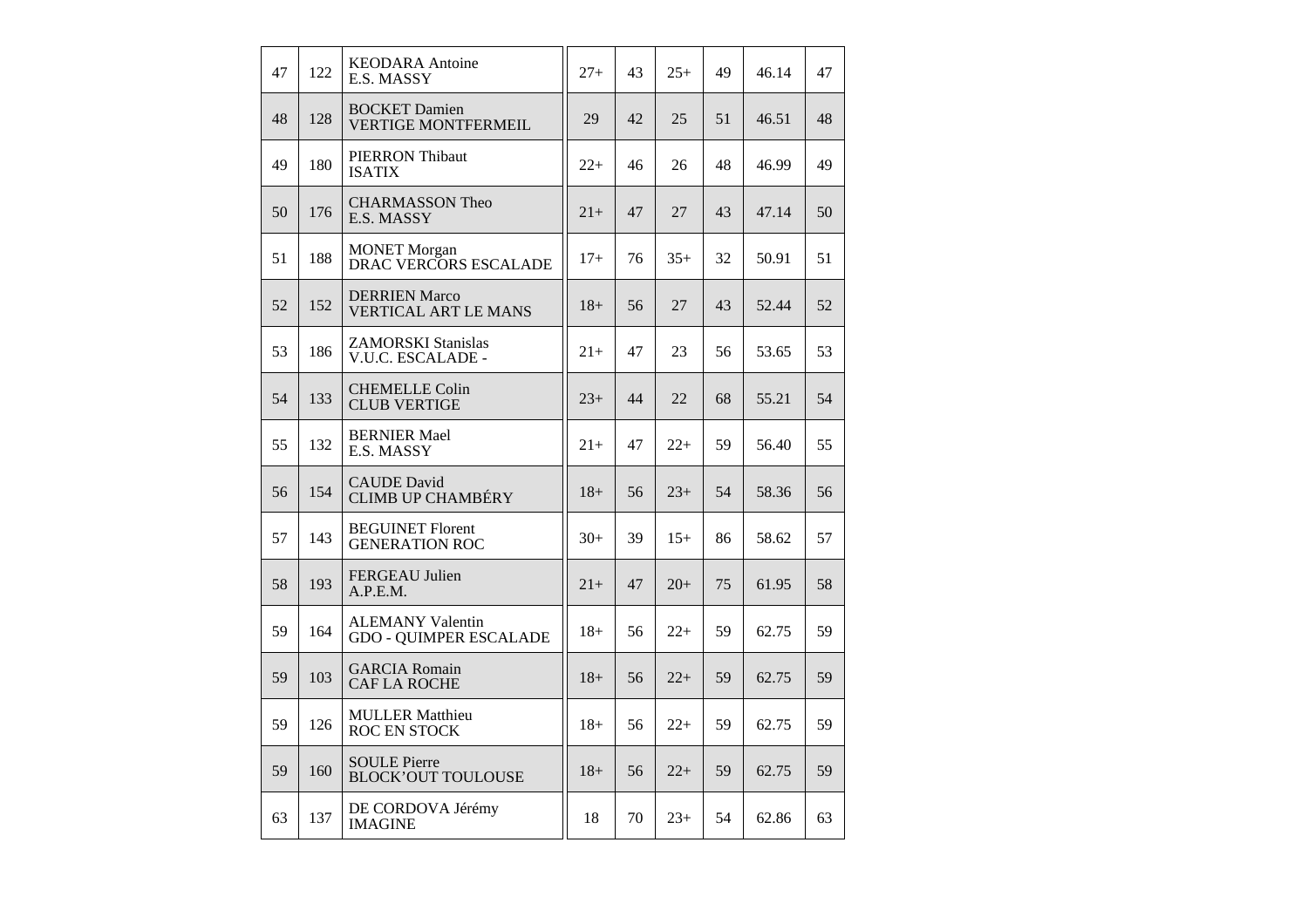| 64 | 125 | <b>CARPENTIER Tom</b><br><b>RESINE ET SILEX</b>      | 18    | 70 | 23    | 56 | 64.28 | 64 |
|----|-----|------------------------------------------------------|-------|----|-------|----|-------|----|
| 64 | 106 | <b>ROCH Basile</b><br><b>CAFLA ROCHE</b>             | 18    | 70 | 23    | 56 | 64.28 | 64 |
| 66 | 121 | <b>BARBIER Mickael</b><br>A.L.M.A.                   | 19    | 55 | $20+$ | 75 | 64.65 | 66 |
| 67 | 104 | <b>MONOD Samuel</b><br>PAREMPUYRE VERTICAL           | $18+$ | 56 | 22    | 68 | 65.43 | 67 |
| 68 | 144 | <b>CLOIX</b> Emmanuel<br><b>BUREAU DES MONITEURS</b> | $21+$ | 47 | $16+$ | 85 | 65.52 | 68 |
| 69 | 111 | LARZUL Léo Paul<br><b>BOU'D'BROUSSE</b>              | $17+$ | 76 | $24+$ | 53 | 65.52 | 69 |
| 70 | 140 | <b>BAHCIC Karl Jean</b><br><b>ACCES ESCALADE</b>     | $18+$ | 56 | $21+$ | 70 | 66.85 | 70 |
| 71 | 120 | <b>DECRA</b> Frederic<br><b>TULLE GRIMPE</b>         | $18+$ | 56 | $20+$ | 75 | 68.92 | 71 |
| 72 | 109 | <b>TALON Olivier</b><br>V.U.C. ESCALADE -            | $18+$ | 56 | $19+$ | 78 | 69.82 | 72 |
| 73 | 108 | <b>RAVELOMANANTSOA</b><br>Raphaël                    | $18+$ | 56 | 19    | 79 | 70.27 | 73 |
| 74 | 178 | <b>BLANCHARD Thibaud</b><br><b>ROMO GRIMP</b>        | $18+$ | 56 | $18+$ | 80 | 70.71 | 74 |
| 75 | 118 | <b>DAIGUSON</b> Quentin<br>A.S.A. ESCALADE AVRILLE   | $18+$ | 56 | 18    | 81 | 71.37 | 75 |
| 76 | 115 | <b>BRUNET</b> Lucas<br><b>DEVERS TROYES</b>          | $17+$ | 76 | $22+$ | 59 | 71.44 | 76 |
| 76 | 127 | <b>DECARNIN Valentin</b><br>PAREMPUYRE VERTICAL      | $17+$ | 76 | $22+$ | 59 | 71.44 | 76 |
| 76 | 105 | <b>LANTONNET Nathan</b><br><b>ESCALADE CLUB</b>      | $17+$ | 76 | $22+$ | 59 | 71.44 | 76 |
| 79 | 183 | <b>MORIN</b> Marc<br>A.P.E.M.                        | 18    | 70 | $21+$ | 70 | 72.00 | 79 |
| 80 | 141 | Girardin Maxence<br>7A URBAN ROC                     | $16+$ | 88 | $22+$ | 59 | 74.46 | 80 |